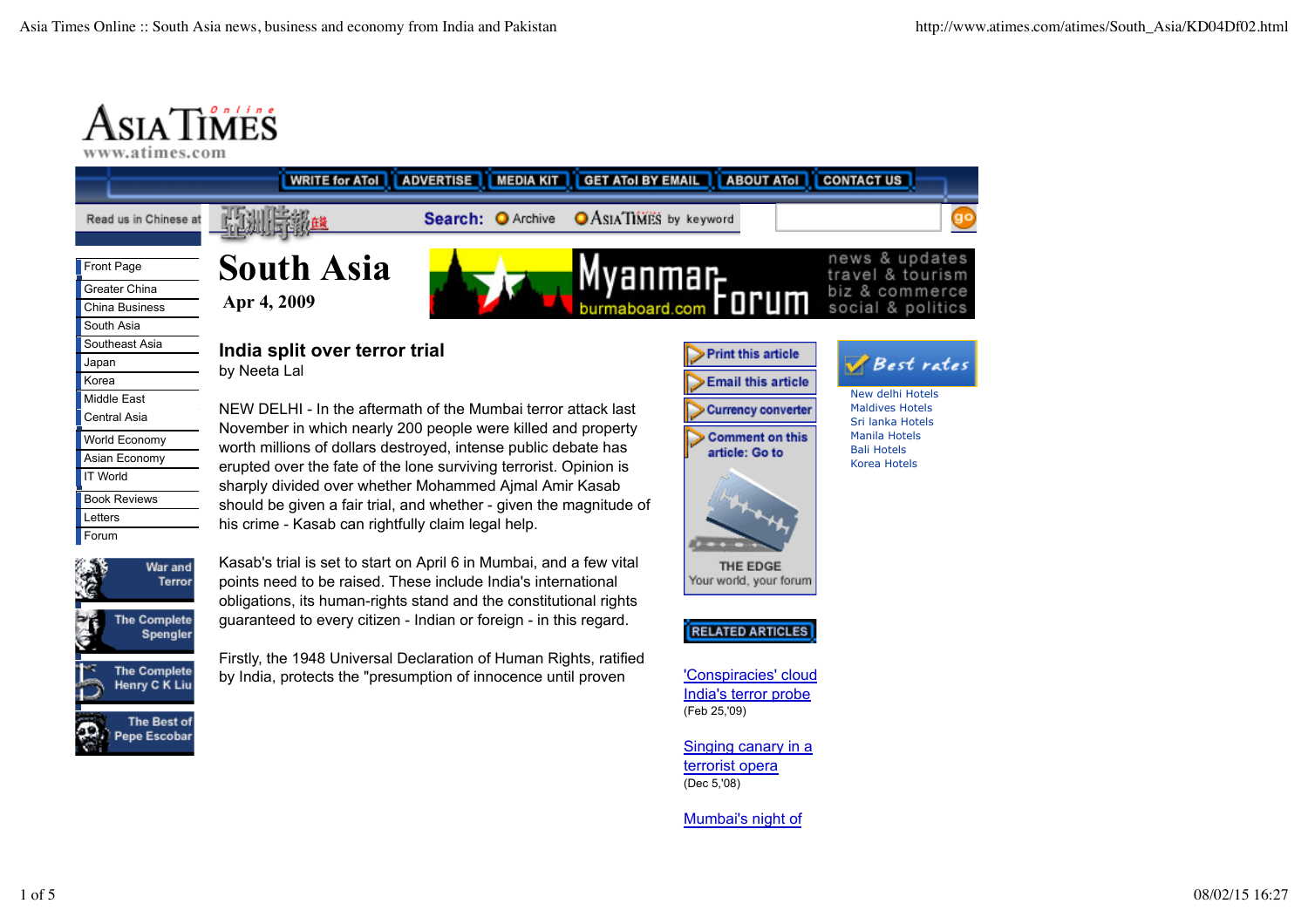

guilty in a court of law at which the defendant has had all the guarantees necessary for his defense". So, failing to provide legal support to Kasab would sully India's reputation as a democracy the world's largest - rooted in the principles of justice and social equity.

Secondly, the Indian constitution guarantees a right to legal aid and representation and ensures that every individual get a "fair, just and equitable procedure" in court for any defendant, "regardless of his nationality". The right to life guaranteed under Article 21 of the constitution includes the right to legal aid. Similarly, Article 39A mandates equal justice and free legal aid. Section 303 and section 304 of the Criminal Procedure Code mention the right of an accused to be "defended by a lawyer and the state's duty to provide legal aid".

Even the Supreme Court states, "Free legal assistance at state cost is a fundamental right of a person accused of an offence which may involve jeopardy to his life or personal liberty." This in short is the essence of the country's criminal justice system. As Home Minister Pranab Mukherjee told the media recently, "Every person in India who is accused or prosecuted is entitled to have a fair trial and the Indian judiciary is known for its transparency and

#### terror (Nov 28,'08)

#### **READERS PICKS**

1. Geithner's dirty little secret 2. The New Deal dollar and the Obama dollar 3. Iran looks through Obama's poker face 4. We still owe the rich 5. A lost vision for US intelligence 6. The rise and rise of the neo-Taliban 7. China secures Myanmar energy route 8. Born again - and again 9. Lunar prize sets Asian hearts racing 10. Israel rushes to India's defense (24 hours to 11:59pm ET, Apr 2, 2009)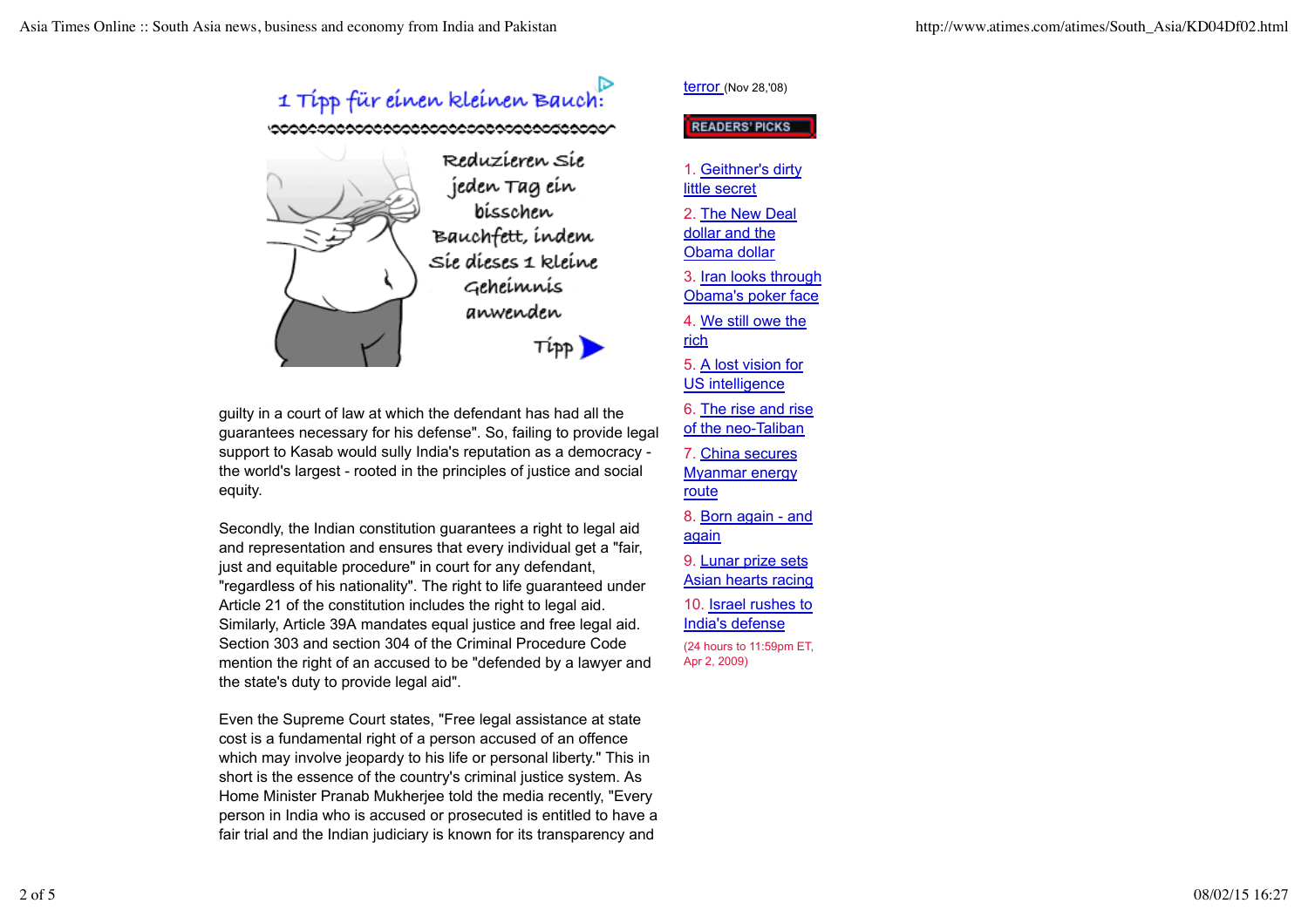#### for its fair deal."

However, while the law is unequivocal about Kasab's right to fair representation, a section of the Indian public has expressed severe displeasure over this prospect. This segment feels a fair trial for Kasab is "unpatriotic". After all, they argue, how can a criminal - who has been caught on camera unleashing terror in a city and mercilessly killing innocent people - lay claim to justice? Kasab was captured by the security forces outside Chatrapati Shivaji railway terminus, from where he was heading to other targets.

The groundswell of public anger against Kasab is enormous. And unfortunately, undesirable elements are taking advantage of the situation by giving the case a political spin. Maharashtra-based political parties like Shiv Sena, for instance, are demanding that Kasab be executed at the same terminus where he and his accomplices killed several innocent people.

To carry forward its moral policing agenda further, the Sena has even threatened Indian defense lawyers who agreed to represent Kasab in court. Senior lawyer Anjali Waghmare, a government legal aid panel lawyer and wife of a city cop, who has now agreed to defend Kasab, albeit under a heavy security cover. She had earlier withdrawn from the case following a violent protest outside her home in Mumbai by hundreds of Shiv Sainiks.

On Monday, over 300 Sainiks pelted stones at Waghmare's house and forced her to sign a statement promising she would drop the case. This senior lawyer is the perfect choice for the Kasab's defense, as she has appeared in many high-profile crime and corruption cases and has been a member of the governmental legal aid panel for the past 12 years. Despite the harassment, she confirmed on Wednesday that she will continue as Kasab's lawyer.

Waghmare is not the first lawyer to have faced Shiv Sena's ire. In December, a local lawyer, Dinesh Mota, was selected to represent Kasab but withdrew at the last minute, citing personal ethics. As legal experts point out, the protestors are missing a vital point: if

#### B **Try brain** training tested by dozens of researchers



### **Lumosity**

Start Training →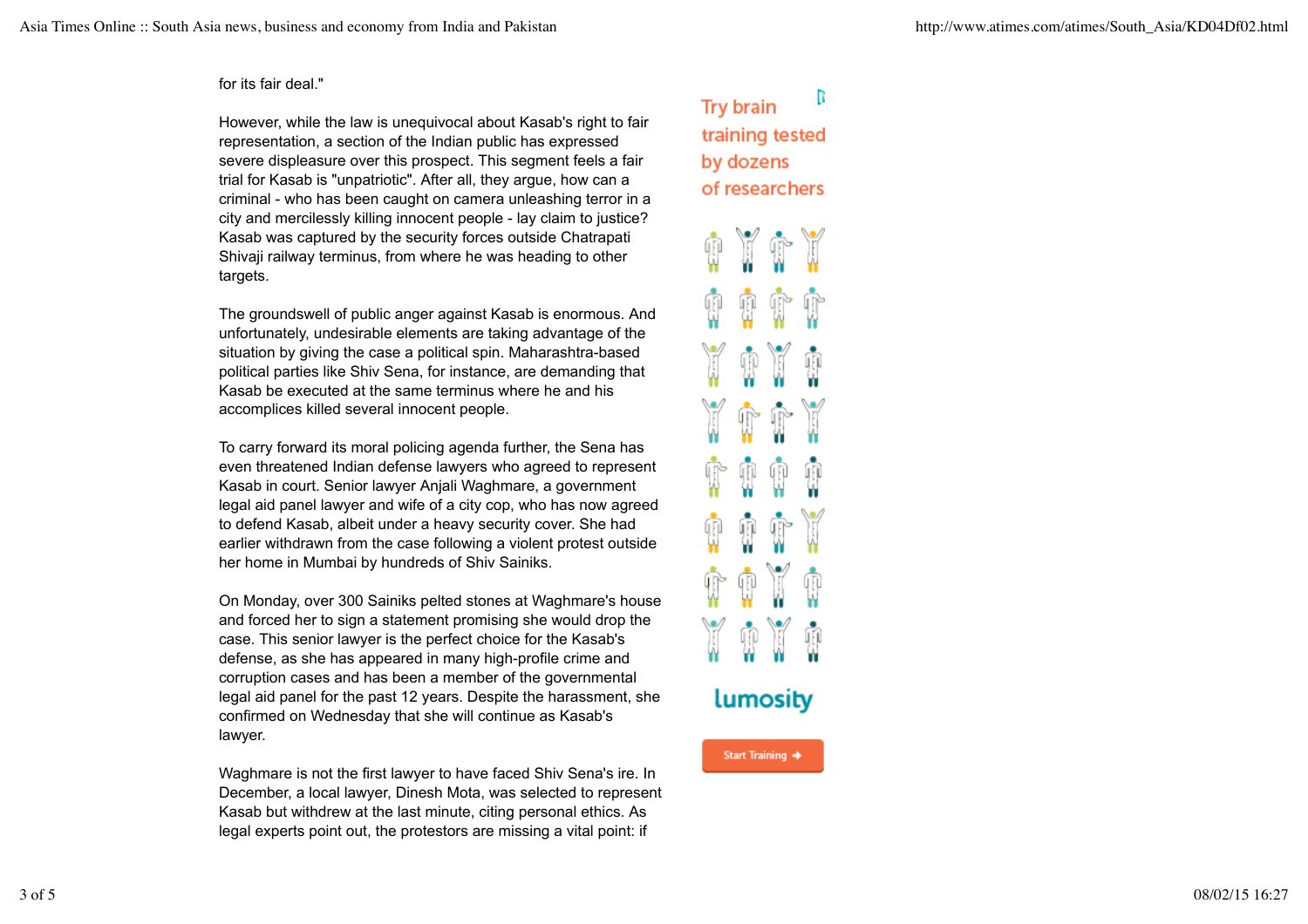Kasab doesn't get a lawyer, the case will not even proceed. He may even be acquitted. Clearly, this crucial case can't be decided by the pressures of mob rule or a kangaroo court but by a constitutionally appointed court of law.

Kasab has been under detention and interrogation since being captured. The mayhem unleashed by him and his militant colleagues has earned worldwide condemnation in the strongest possible terms. The international community has also been exerting pressure on Pakistan to act swiftly on terror and fulfill its promises to curb terrorism.

However, Islamabad is still reluctant to accept the fact that the attackers were Pakistani nationals and were specially trained for the purpose by militant outfits. On the same grounds, Pakistan has also refused any legal aid to Kasab.

It was against this backdrop that the Indian government stepped in to offer legal assistance. However, a major twist in the case came when the Mumbai Bar Association unanimously passed a resolution telling its members not to defend Kasab in a court of law. Expressing solidarity with other like-minded groups, the association said that Kasab should be tried on circumstantial evidence and no legal aid should be provided to him in view of the gravity of his crime.

The association ignored the fact that not representing Kasab would be a gross violation of the Indian constitution and is against the principles of natural justice. It is beyond a shadow of doubt that Kasab deserves stringent punishment for his crime, but his conviction should come in a dignified and just manner, supported by the rule of law. By providing legal aid to Kasab, India has nothing to lose as sentencing in this case looks inevitable. By giving a fair trial to the terrorist, India will also gain an edge over Pakistan.

Diplomatically too, Indian can then leverage this opportunity to showcase its impartiality in the global arena and apply indirect pressure on Pakistan to curb the menace of terrorism. The country can also be seen as upholding its respect for human